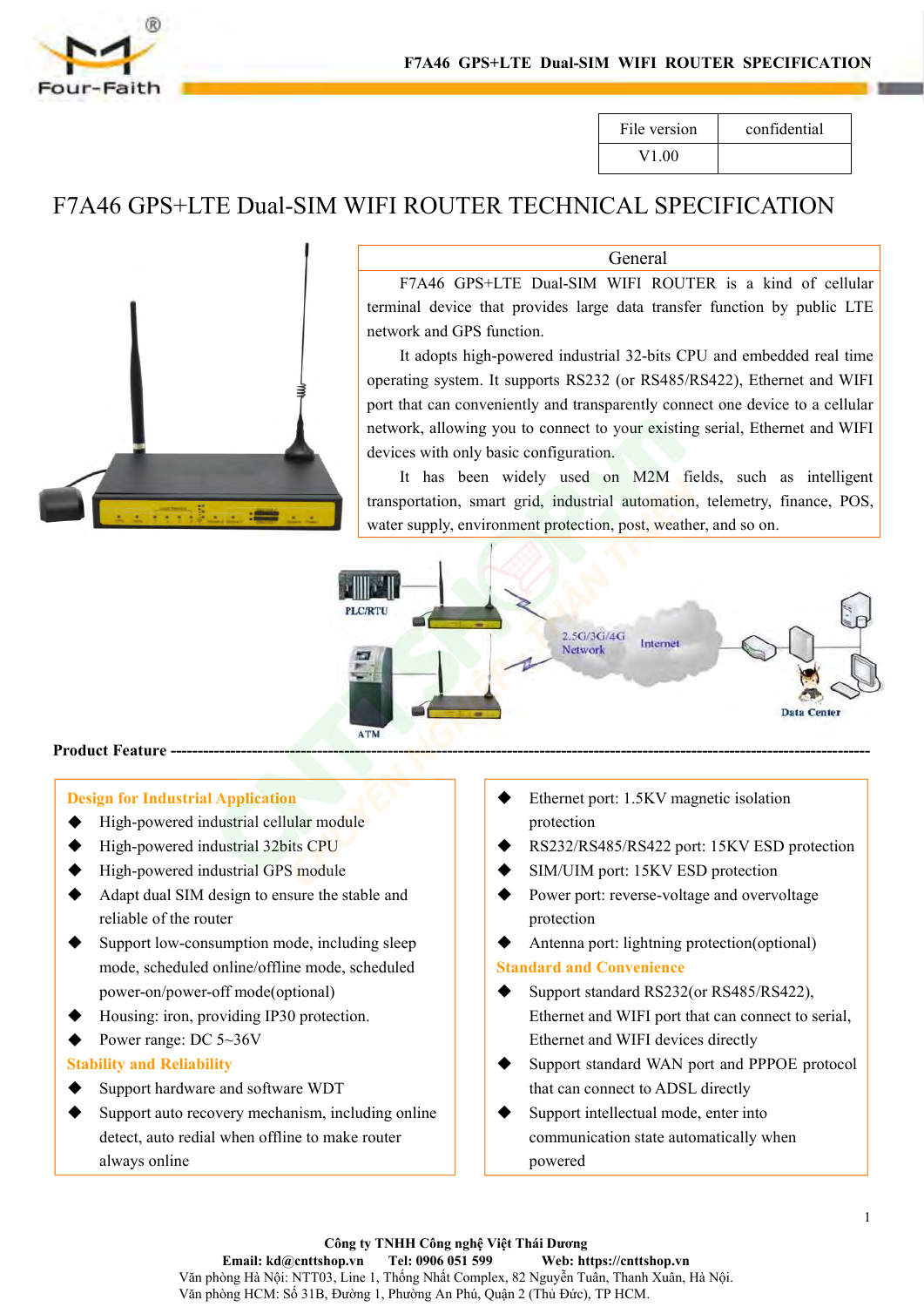



- F7A46 GPS+LTE Dual<br>
UIT-Faith<br>
Provide management software for remote<br>
management<br>
→ Support several work modes<br>
→ Convenient configuration and maintenance interface<br>
→ WIFI<br>
→ WIFI<br>
→ WIFI<br>
→ WIFI<br>
→ WIFI<br>
→ WIFI management
- 
- F7A46 GPS-<br>
UF-Faith<br>
Provide management software for remote<br>
management<br>
Support several work modes<br>
Convenient configuration and maintenance interface<br>
(WEB or CLI)<br>
High-performance Convenient configuration and maintenance interface<br>
The Support several work modes<br>
∴<br>
Convenient configuration and maintenance interface<br>
∴<br>
Convenient configuration and maintenance interface<br>
∴<br>
Convenient configuration Faith<br>
Faith<br>
Provide management software for remote<br>
management<br>
Support several work modes<br>
Convenient configuration and maintenance interface<br>
(WEB or CLI)<br>
-performance<br>
Support master card and smart card double link<br> F7A46 GPS+LTE Dual-SIM W<br>
Wur-Faith<br>
→ Provide management software for remote<br>
management<br>
→ Support several work modes<br>
→ Convenient configuration and maintenance interface<br>
→ Convenient configuration and maintenance int Faith<br>Provide management software for remote<br>management<br>Support several work modes<br>Convenient configuration and maintenance interf<br>(WEB or CLI)<br>-performance<br>Support master card and smart card double link<br>switching function <table>\n<tbody>\n<tr>\n<th>•</th>\n<td>Provide management software for remote management</td>\n</tr>\n<tr>\n<td>•</td>\n<td>Supports several work modes</td>\n</tr>\n<tr>\n<td>•</td>\n<td>Supports several work modes</td>\n</tr>\n<tr>\n<td>•</td>\n<td>Current configuration and maintenance interface</td>\n</tr>\n<tr>\n<td>•</td>\n<td>WIF (supp<br/>(WEB or CLI)</td>\n</tr>\n<tr>\n<td>•</td>\n<td>WDF (option<br/>(WEB or CLI)</td>\n</tr>\n<tr>\n<td>•</td>\n<td>WDF (option<br>entropy encryption,<br/>entropy encryption,<br/>s (WIF) support market card and smart card double link<br/>s (WIF) support static ip, DHCP, L2TP, PPTP,PPPOE,3G/4G

# **High-performance**

- 
- 
- 
- Support management soliwate for emotion of the companison of the companison of the convenient configuration and maintenance interface<br>
Support double Support master card and smart card double link<br>
Support multiple WAN a management<br>
Support several work modes<br>
Convenient configuration and maintenance interface<br>
(WEB or CLI)<br>
-**performance**<br>
Support master card and smart card double link<br>
switching function<br>
Support multiple WAN access meth Support several work modes<br>
(WEB or CLI)<br>
High-performance<br>
Support master card and smart card double link<br>
Support multiple WAN access methods, including<br>
sure sure of the switching function<br>
Support multiple WAN access Convenient coninguration and maintenance interace<br>
(WEB or CLI)<br>
-**performance**<br>
Support master card and smart card double link<br>
switching function<br>
Support multiple WAN access methods, including<br>
static ip, DHCP, L2TP, PP WEB of CLI<br> **High-performance**<br>
Support master card and smart card double link<br>
switching function<br>
Support multiple WAN access methods, including<br>
Support static ip, DHCP, L2TP, PPTP,PPPOE,3G/4G<br>
Support double link backu From and Experiment and smart card double link<br>
Support multiple WAN access methods, including<br>
Support multiple WAN access methods, including<br>
Support double link backup between LTE and<br>
WAN(PPPOE, ADSL) (optional)<br>
Supp Support master card and smart card double link<br>
switching function<br>
Support multiple WAN access methods, including<br>
SUPPORT Support double link backup between LTE and<br>
Support WAN(PPPOE, ADSL) (optional)<br>
Support VPN cli switching function<br>
Support multiple WAN access methods, including<br>
static ip, DHCP, L2TP, PPTP,PPPOE,3G/4G<br>
Support double link backup between LTE and<br>
WAN(PPPOE, ADSL) (optional)<br>
Support VPN client(PPTP, L2TP, OPENVPN, → Support multiple WAN access methods, including<br>static ip, DHCP, L2TP, PPTP,PPPOE,3G/4G<br>
→ Support double link backup between LTE and<br>
WAN(PPPOE, ADSL) (optional)<br>
→ Support VPN client(PPTP, L2TP, OPENVPN, IPSEC<br>
and GRE Support double link backup between LTE and<br>
Support double link backup between LTE and<br>
WAN(PPPOE, ADSL) (optional)<br>
Support VPN client(PPTP, L2TP, OPENVPN, IPSEC<br>
and GRE)(only for VPN version)<br>
FINE and GRE)(only for V VERIVED WAN (PPPOE, ADSL) (optional)<br>
Support VPN client(PPTP, L2TP, OPENVPN, IPSEC<br>
and GRE)(only for VPN version)<br>
Support VPN server(PPTP, L2TP, OPENVPN,<br>
Ime link speed sta<br>
Support VPN server(PPTP, L2TP, OPENVPN,<br>
I
- 
- 
- 
- 
- 
- 
- LTE Dual-SIM WIFI ROUTER SPECIFICATION<br>
Support the GPS positioning function<br>
WIFI support 802.11b/g/n. support AP, client,<br>
Adhoc, Repeater, Repeater Bridge and<br>
WDS(optional) mode **LTE Dual-SIM WIFI ROUTER SPECIFICATION**<br>
◆ Support the GPS positioning function<br>
◆ WIFI support 802.11b/g/n. support AP, client,<br>
Adhoc, Repeater, Repeater Bridge and<br>
WDS(optional) mode<br>
◆ WIFI support WEP, WPA, WPA2 **Dual-SIM WIFI ROUTER SPECIFICATION**<br>Support the GPS positioning function<br>WIFI support 802.11b/g/n. support AP, client,<br>Adhoc, Repeater, Repeater Bridge and<br>WDS(optional) mode<br>WIFI support WEP,WPA,WPA2<br>encryption,Support R
- **Dual-SIM WIFI ROUTER SPECIFICATION**<br>
Support the GPS positioning function<br>
WIFI support 802.11b/g/n. support AP, client,<br>
Adhoc, Repeater, Repeater Bridge and<br>
WDS(optional) mode<br>
WIFI support WEP,WPA,WPA2<br>
encryption,Sup **LTE Dual-SIM WIFI ROUTER SPECIFICATION**<br>
◆ Support the GPS positioning function<br>
◆ WIFI support 802.11b/g/n. support AP, client,<br>
Adhoc, Repeater, Repeater Bridge and<br>
WDS(optional) mode<br>
◆ WIFI support WEP,WPA,WPA2<br>
en **Dual-SIM WIFI ROUTER SPECIFICATION**<br>
Support the GPS positioning function<br>
WIFI support 802.11b/g/n. support AP, client,<br>
Adhoc, Repeater, Repeater Bridge and<br>
WDS(optional) mode<br>
WIFI support WEP,WPA,WPA2<br>
encryption,Sup **Dual-SIM WIFI ROUTER SPECIFICATION**<br>
Support the GPS positioning function<br>
WIFI support 802.11b/g/n. support AP, client,<br>
Adhoc, Repeater, Repeater Bridge and<br>
WDS(optional) mode<br>
WIFI support WEP,WPA,WPA2<br>
encryption,Sup
- <ul>\n<li>Support the GPS positioning function</li>\n<li>WIFI support 802.11b/g/n. support AP, client, Adhoc, Repeater, Repeater Bridge and WDS(optional) mode</li>\n<li>WIFI support WEP, WPA, WPA2 encryption, Support RADIUS authentication and MAC address filter</li>\n<li>Support multi online trigger ways, including SMS, ring and data. Support link disconnection when timeout</li>\n<li>Support APN/VPDN</li>\n</ul> Support the GPS positioning function<br>WIFI support 802.11b/g/n. support AP, client,<br>Adhoc, Repeater, Repeater Bridge and<br>WDS(optional) mode<br>WIFI support WEP,WPA,WPA2<br>encryption,Support RADIUS authentication and<br>MAC address Support the GPS positioning function<br>WIFI support 802.11b/g/n. support AP, clien<br>Adhoc, Repeater, Repeater Bridge and<br>WDS(optional) mode<br>WIFI support WEP,WPA,WPA2<br>encryption,Support RADIUS authentication<br>MAC address filter
- 
- <ul>\n<li> support the GPS postloading function</li>\n<li> WITH support 802.11b/g/n. support AP, client, Adhoc, Repeater, Repeater Bridge and WDS(optional) mode</li>\n<li> WITH support WEP, WPA, WPA2 encryption, Support RADIUS authentication and MAC address filter</li>\n<li> Support multi online trigger ways, including SMS, ring and data. Support link disconnection when timeout</li>\n<li> Support APN/VPDN Support DHCP server and client, firewall, NAT, DMZ host, URL block, QoS, traffic statistics, real time link speed statistics etc</li>\n</ul> VET Support 802.110/g/n. support AP, chent,<br>Adhoc, Repeater, Repeater Bridge and<br>WDS(optional) mode<br>
→ WIFI support WEP,WPA,WPA2<br>
encryption,Support RADIUS authentication and<br>
MAC address filter<br>
→ Support multi online tr Adnoc, kepeater, kepeater Bridge and<br>
WDS(optional) mode<br>
WIFI support WEP,WPA,WPA2<br>
encryption,Support RADIUS authentication and<br>
MAC address filter<br>
Support multi online trigger ways, including<br>
SMS, ring and data. Suppo WIFI support WEP,WPA,WPA2<br>
encryption,Support RADIUS authentication and<br>
MAC address filter<br>
Support multi online trigger ways, including<br>
SMS, ring and data. Support link disconnection<br>
when timeout<br>
Support APN/VPDN<br>
Sup
- Full protocol support RADIUS authentication and<br>
MAC address filter<br>
⇒ Support multi online trigger ways, including<br>
SMS, ring and data. Support link disconnection<br>
when timeout<br>
⇒ Support APN/VPDN<br>
Support DHCP server an encryption, support KADIUS authentication and<br>
MAC address filter<br>
Support multi online trigger ways, including<br>
SMS, ring and data. Support link disconnection<br>
when timeout<br>
Support APN/VPDN<br>
Support DHCP server and clien MAC address niter<br>
Support multi online trigger ways, including<br>
SMS, ring and data. Support link disconnection<br>
when timeout<br>
Support APN/VPDN<br>
Support DHCP server and client, firewall, NAT,<br>
DMZ host , URL block, QoS, tt Support multi online trigger ways, including<br>
SMS, ring and data. Support link disconnection<br>
when timeout<br>
Support APN/VPDN<br>
Support DHCP server and client, firewall, NAT,<br>
DMZ host, URL block, QoS, ttraff, statistics, re SMS, Fing and data. Support link disconnection<br>when timeout<br>
Support APN/VPDN<br>
Support DHCP server and client, firewall, NAT,<br>
DMZ host, URL block, QoS, ttraff, statistics, real<br>
time link speed statistics etc<br>
Full protoc
- Offline,etc

|                                                         | and GRE)(only for VPN version)                                          | time link speed statistics etc              |
|---------------------------------------------------------|-------------------------------------------------------------------------|---------------------------------------------|
|                                                         | Support VPN server(PPTP, L2TP, OPENVPN,                                 | Full protocol support, such as TCP/IP, UDP, |
| IPSEC and GRE)(only for VPN version)                    |                                                                         | ICMP, SMTP(optional), HTTP, POP3(optional), |
| Support local and remote firmware upgrade, import       |                                                                         | OICQ(optional), TELNET, FTP(optional),      |
| and export configure file<br>SNMP, SSHD, etc            |                                                                         |                                             |
|                                                         | Support NTP, RTC embedded                                               | Schedule Reboot, Schedule Online and        |
| Support mulitiple DDNS provider service<br>Offline, etc |                                                                         |                                             |
|                                                         | Support VLANs, MAC Address clone, PPPoE Server                          |                                             |
|                                                         |                                                                         |                                             |
| <b>Product Specification</b>                            |                                                                         |                                             |
| <b>Cellular Specification</b>                           |                                                                         |                                             |
| Item                                                    | <b>Content</b>                                                          |                                             |
| Cellular Module                                         | Industrial cellular module                                              |                                             |
| <b>Standard and Band</b>                                | LTE TDD、LTE FDD、EVDO、WCDMA、TD-SCDMA、CDMA1X、GPRS/EDGE                    |                                             |
| <b>Bandwidth</b>                                        | LTE FDD(Download speed:100Mbps,upload speed:50Mbps)                     |                                             |
|                                                         | LTE TDD(Download speed:68Mbps, upload speed:17Mbps)                     |                                             |
|                                                         | CDMA2000 1X EVDO Rev A (Download speed: 3.1Mbps, upload speed: 1.8Mbps) |                                             |
|                                                         | WCDMA(Download speed:42Mbps,upload speed:5.76Mbps)                      |                                             |
|                                                         | TD-SCDMA(Download speed:4.2Mbps,upload speed:2.2Mbps)                   |                                             |
| TX power                                                | $<$ 23dBm                                                               |                                             |
| RX sensitivity                                          | <-93.3dBm                                                               |                                             |
|                                                         |                                                                         |                                             |
| <b>GPS Specification</b>                                |                                                                         |                                             |
| Item                                                    |                                                                         | <b>Content</b>                              |
| <b>GPS Module</b>                                       | Industrial GPS module                                                   |                                             |
| Receiver Type                                           | 50-channel                                                              |                                             |
|                                                         | GPS L1(1575.42MHz)C/A code                                              |                                             |
|                                                         | CRAC. WAAS FONDS MOAS CACAN                                             |                                             |

|                          | WCDMA(Download speed:42Mbps,upload speed:5.76Mbps)    |
|--------------------------|-------------------------------------------------------|
|                          | TD-SCDMA(Download speed:4.2Mbps,upload speed:2.2Mbps) |
| TX power                 | $<$ 23dBm                                             |
| RX sensitivity           | $< -93.3$ d $Bm$                                      |
|                          |                                                       |
| <b>GPS Specification</b> |                                                       |
| <b>Item</b>              | <b>Content</b>                                        |
| <b>GPS Module</b>        | Industrial GPS module                                 |
| Receiver Type            | 50-channel                                            |
|                          | GPS L1(1575.42MHz)C/A code                            |
|                          |                                                       |
|                          | SBAS: WAAS, EGNOS, MSAS, GAGAN                        |
|                          |                                                       |
|                          |                                                       |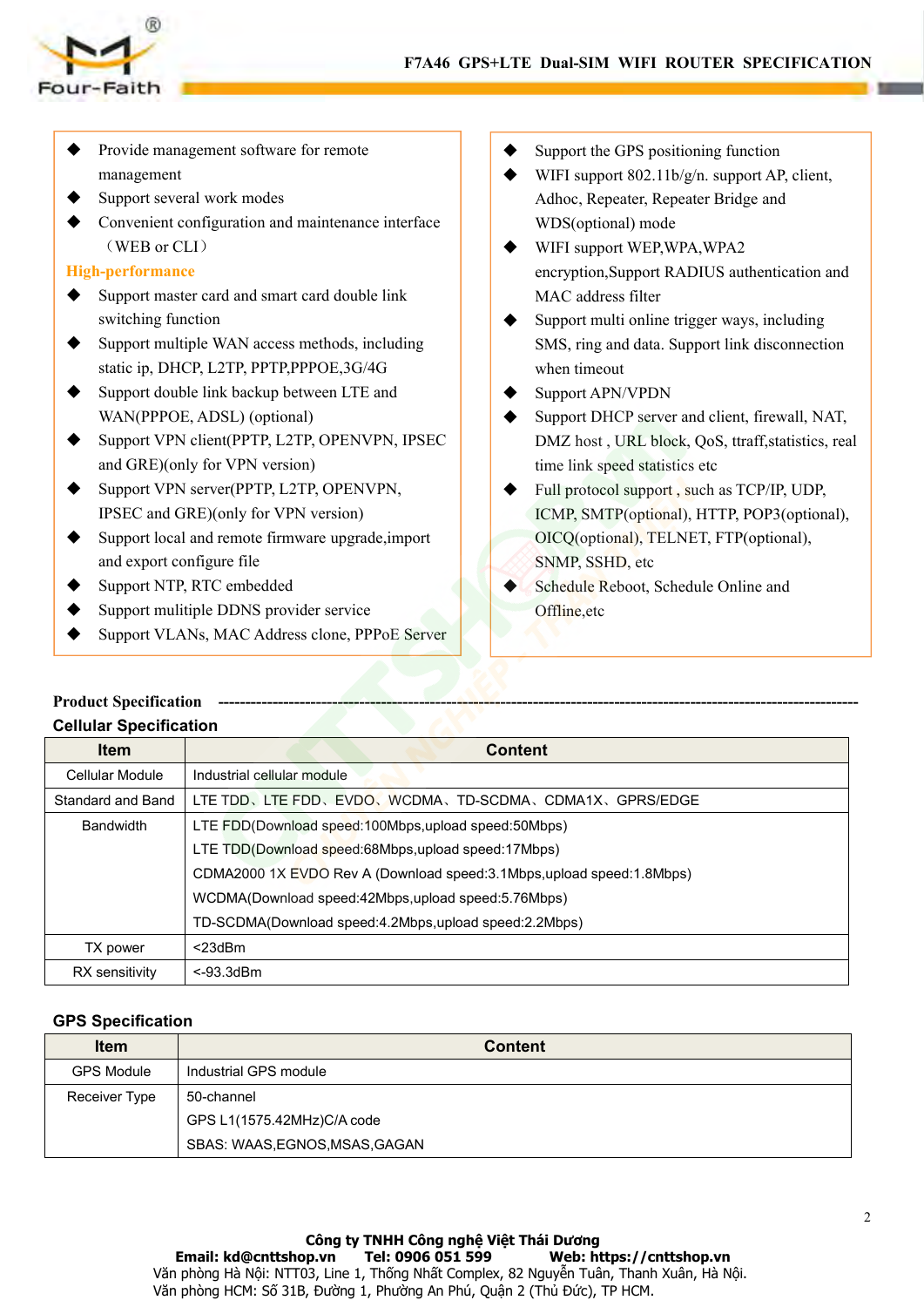

|                           |                              | F7A46 GPS+LTE Dual-SIM WIFI ROUTER SPECIFICATI |  |  |
|---------------------------|------------------------------|------------------------------------------------|--|--|
| Four-Faith                |                              |                                                |  |  |
|                           |                              |                                                |  |  |
|                           | Support GALILEO              |                                                |  |  |
| Max. update rate          | 4 Hz                         |                                                |  |  |
| Accuracy                  | Position: 2.5m CPE           |                                                |  |  |
|                           | SBAS: 2.0m CPE               |                                                |  |  |
| Acquisition               | Cold starts: 29S             |                                                |  |  |
|                           | Warm starts: 29S             |                                                |  |  |
|                           | Aided starts: <1S            |                                                |  |  |
|                           | Hot starts: <1S              |                                                |  |  |
| Sensitivity               | Tracking: - 160dBm           |                                                |  |  |
|                           | Reacquisition: -160dBm       |                                                |  |  |
|                           | Cold starts: -144dBm         |                                                |  |  |
| Timing accuracy           | <b>RMS: 30ns</b>             |                                                |  |  |
|                           | 99%: <60ns                   |                                                |  |  |
|                           | Granularity: 21ns            |                                                |  |  |
| Time pulse                | Configurable, 0.25 to 1000Hz |                                                |  |  |
|                           |                              |                                                |  |  |
| <b>WIFI Specification</b> |                              |                                                |  |  |
| <b>Item</b>               |                              | <b>Content</b>                                 |  |  |
| Standard                  | IEEE802.11b/g/n              |                                                |  |  |
| Bandwidth                 | IEEE802.11b/g: 54Mbps (max)  |                                                |  |  |

| Timing accuracy           | <b>RMS: 30ns</b>                 |  |
|---------------------------|----------------------------------|--|
|                           | 99%: <60ns                       |  |
|                           | Granularity: 21ns                |  |
| Time pulse                | Configurable, 0.25 to 1000Hz     |  |
|                           |                                  |  |
| <b>WIFI Specification</b> |                                  |  |
| <b>Item</b>               | <b>Content</b>                   |  |
| Standard                  | IEEE802.11b/g/n                  |  |
| <b>Bandwidth</b>          | IEEE802.11b/g: 54Mbps (max)      |  |
|                           | IEEE802.11n: 150Mbps (max)       |  |
| Security                  | WEP, WPA, WPA2, etc.             |  |
|                           | WPS (optional)                   |  |
| TX power                  | 20dBm(11n),24dBm(11g),26dBm(11b) |  |
| RX sensitivity            | <- 72dBm@54Mpbs                  |  |
|                           |                                  |  |
| <b>Hardware System</b>    |                                  |  |
| <b>Item</b>               | <b>Content</b>                   |  |
| CPU                       | Industrial 32bits CPU            |  |
| <b>FLASH</b>              | 16MB(Extendable to 64MB)         |  |
| DDR <sub>2</sub>          | 128MB                            |  |
|                           |                                  |  |

| Security               | WEP, WPA, WPA2, etc.                                                                   |
|------------------------|----------------------------------------------------------------------------------------|
|                        | WPS (optional)                                                                         |
| TX power               | 20dBm(11n),24dBm(11g),26dBm(11b)                                                       |
| RX sensitivity         | <-72dBm@54Mpbs                                                                         |
|                        |                                                                                        |
| <b>Hardware System</b> |                                                                                        |
| <b>Item</b>            | <b>Content</b>                                                                         |
| <b>CPU</b>             | Industrial 32bits CPU                                                                  |
| <b>FLASH</b>           | 16MB(Extendable to 64MB)                                                               |
| DDR <sub>2</sub>       | 128MB                                                                                  |
|                        |                                                                                        |
| Interface type         |                                                                                        |
| <b>Item</b>            | Content                                                                                |
| <b>WAN</b>             | 1 10/100 Mbps WAN port(RJ45), auto MDI/MDIX, 1.5KV magnetic isolation protection       |
| LAN                    | 4 10/100 Mbps Ethernet ports(RJ45), auto MDI/MDIX, 1.5KV magnetic isolation protection |

| Item             | <b>Content</b>                                                                                |
|------------------|-----------------------------------------------------------------------------------------------|
| CPU              | Industrial 32bits CPU                                                                         |
| <b>FLASH</b>     | 16MB(Extendable to 64MB)                                                                      |
| DDR <sub>2</sub> | 128MB                                                                                         |
|                  |                                                                                               |
| Interface type   |                                                                                               |
| Item             | Content                                                                                       |
| <b>WAN</b>       | 1 10/100 Mbps WAN port(RJ45), auto MDI/MDIX, 1.5KV magnetic isolation protection              |
| LAN              | 4 10/100 Mbps Ethernet ports (RJ45), auto MDI/MDIX, 1.5KV magnetic isolation protection       |
| Serial           | 1 RS232(or RS485/RS422) port, 15KV ESD protection                                             |
|                  | Data bits: 5, 6, 7, 8                                                                         |
|                  | Stop bits: 1, 1.5(optional), 2                                                                |
|                  | Parity: none, even, odd, space(optional), mark(optional)                                      |
|                  | Baud rate: 2400~115200 bps                                                                    |
|                  | "Power", "System", "Online-1", "Online-2", " Local Network ", "WAN", "GPS", "Signal Strength" |